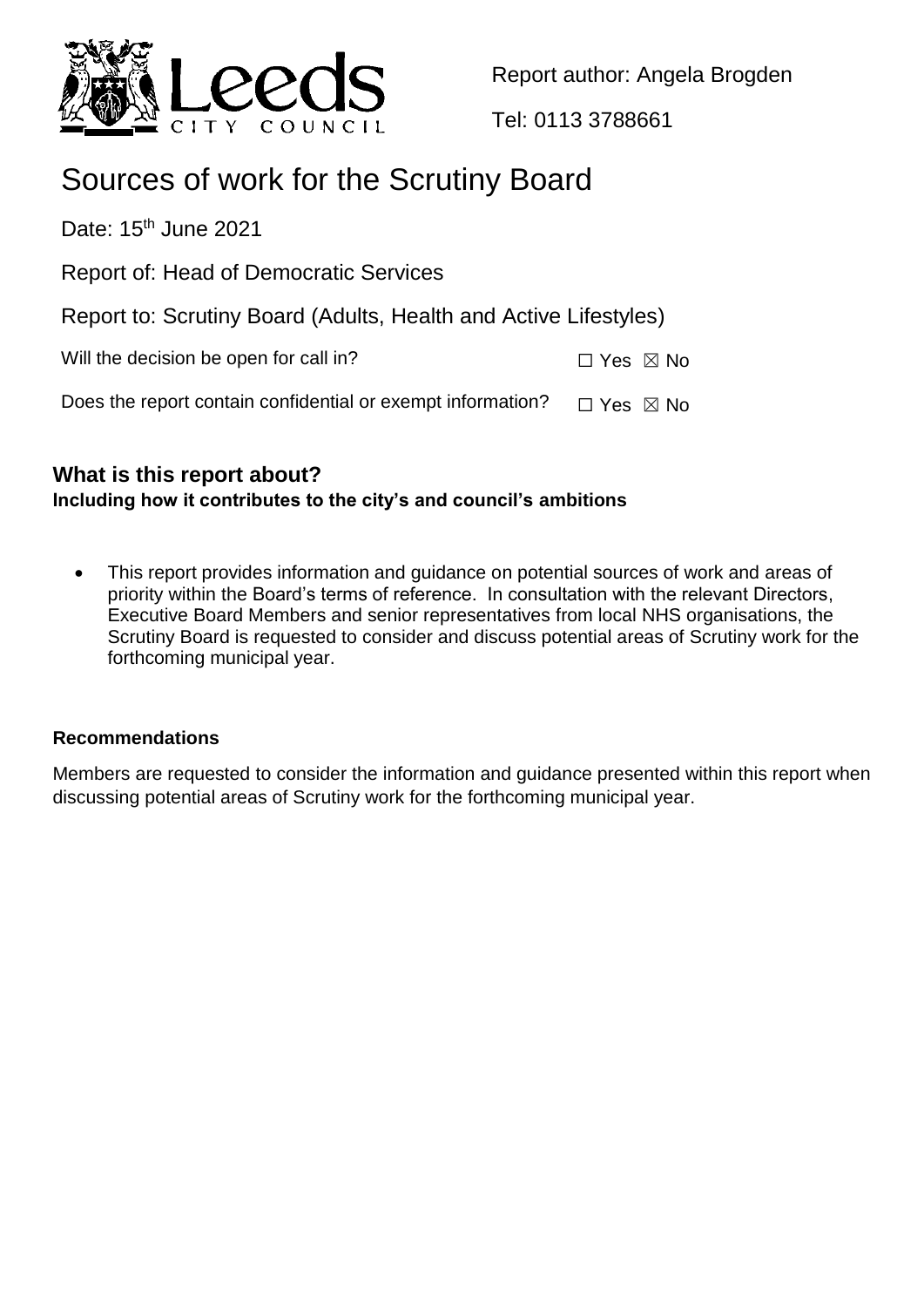#### **Why is the proposal being put forward?**

- 1. Scrutiny Boards are responsible for ensuring that items of scrutiny work come from a strategic approach as well as a need to challenge service performance and respond to issues of high public interest. Scrutiny is also a valuable sounding board for new policy initiatives and therefore such pre-decision work continues to be encouraged.
- 2. To assist the Scrutiny Board in effectively managing its workload for the forthcoming municipal year, this report provides information and guidance on potential sources of work and areas of priority within the Board's terms of reference.

#### Key sources of information

- ▶ Best Council Plan
- 3. The Best Council Plan is a significant source of information in terms of highlighting the Council's key areas of priority over the coming months and years.
- 4. An updated Best Council Plan 2020-2025 was launched in September 2020, placing emphasis on the role of the Council's priorities in establishing a 'new normal' for life in Leeds after COVID-19. This is attached as Appendix 1 for Members information.
	- $\triangleright$  Leeds Health and Wellbeing Strategy
- 5. In addition to the Best Council Plan, the Leeds Health and Wellbeing Strategy is a significant source of information in terms of highlighting the City's key priorities in relation to Health and Wellbeing.
- 6. The Leeds Health and Wellbeing Strategy (2016-2021) is therefore appended to this report for information (Appendix 2)
	- **EXECUTE:** Performance Data
- 7. Performance monitoring remains a key element of the Scrutiny Boards' work and is also a valuable source of information to help identify potential areas that may warrant further scrutiny. The most recent performance data is therefore included as a separate agenda item for today's meeting (Agenda Item 7). This provides the Board with a summary of performance against the strategic priorities that are relevant to the Board's remit.
	- $\triangleright$  Financial Information
- 8. All Scrutiny Boards are consulted annually on the Council's initial budget proposals in accordance with the Council's Budget and Policy Framework. This is undertaken in conjunction with a review of the in-year financial health of the authority.
- 9. The 2021/22 budget proposals were agreed by Full Council in February 2021. The Scrutiny Board may wish to consider progress against the delivery of these and therefore a summary of the budget proposals relevant to the remit of the Adults, Health and Active Lifestyles Scrutiny Board is provided in Appendix 3.
- 10. Maintaining an overview of the Council's financial health is also a key element of the Scrutiny Board's work and therefore the Board may wish to receive further financial health updates during the municipal year.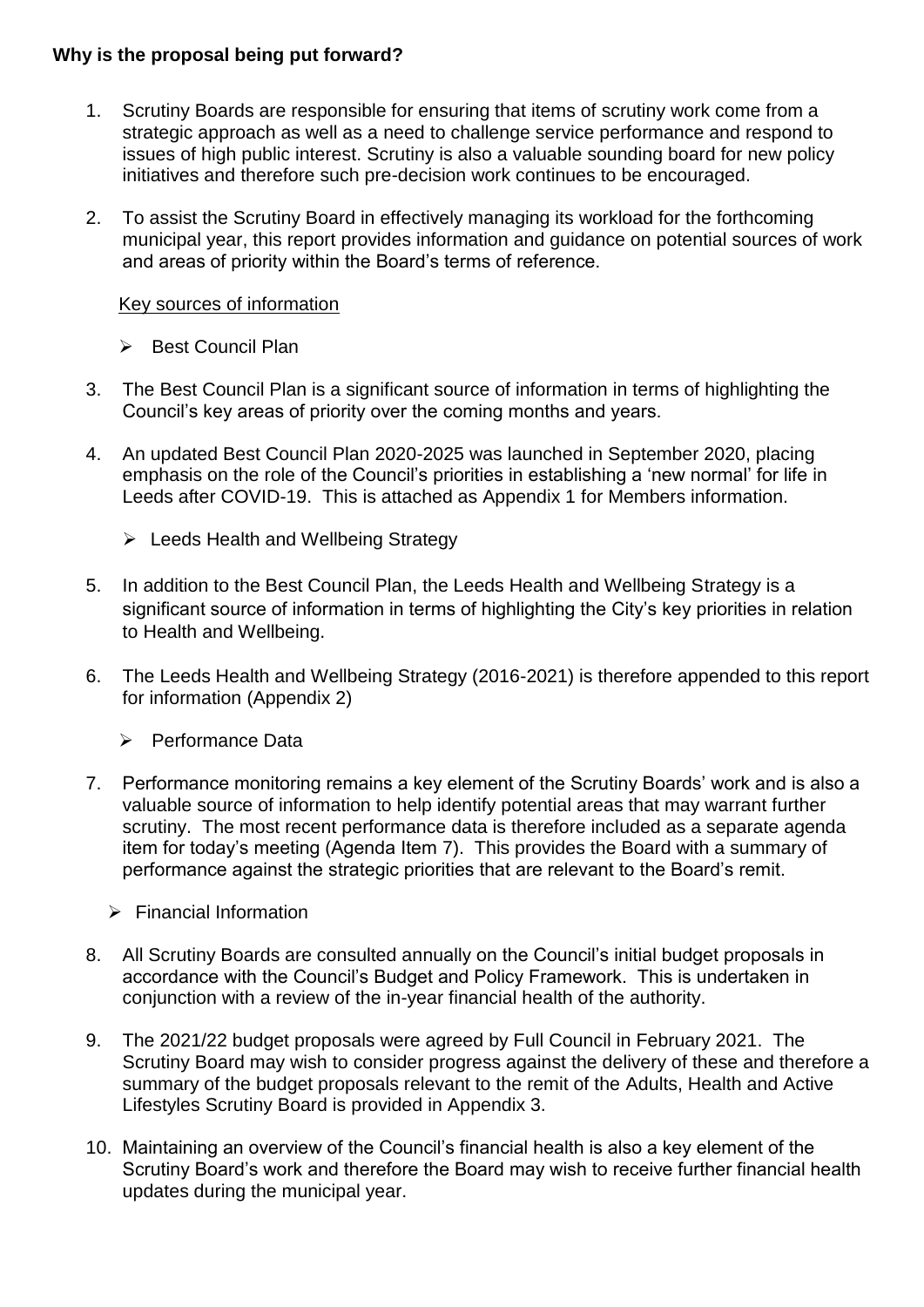#### Other sources of Scrutiny work

- 11. Other common sources of work include requests for scrutiny, Call In requests and other corporate referrals. The Board is also required to be formally consulted during the development of key policies which form part of the council's Budget and Policy Framework.
- 12. There is also a statutory requirement to formally consult the Scrutiny Board where substantial variation and/or development of local NHS services are proposed.

#### Methods of working

- 13. Each Scrutiny Board has planned to hold eight formal or 'consultative'<sup>1</sup> meetings throughout this municipal year.
- 14. Whilst the decision to hold any additional meetings is left to the discretion of each Board, historically Scrutiny Boards have also adopted other methods of evidence gathering outside of the public meeting setting, such as site visits and working group meetings.
- 15. Working groups comprise of a number of Members from a particular Scrutiny Board who may be appointed to carry out specific tasks on behalf of the Board. Suitable tasks for a working group may involve Members meeting on their own (for example for the purposes of developing reports and recommendations in connection with an ongoing Inquiry or terms of reference for a future Inquiry). Alternatively they may entail activities which cannot realistically be undertaken within the confines of a formally convened Scrutiny Board meeting.
- 16. In all cases, the primary purpose of a working group is to obtain and/or develop information and to report back to a formally convened meeting of the Scrutiny Board. A working group cannot discharge the primary purpose of a Scrutiny Board i.e. it cannot undertake Inquiries independently from its parent Scrutiny Board, conduct Inquiries, issue reports/recommendations (other than to its parent Scrutiny Board) or in any way present itself to a third party as representing the views of the parent Scrutiny Board.
- 17. However, as set out within the Vision for Scrutiny, the Board must also remain mindful of the resource implications associated with the use of site visits and working group meetings when determining its work programme.

#### **What impact will this proposal have?**

 $\overline{a}$ 

| <b>Wards affected: All</b>        |     |     |
|-----------------------------------|-----|-----|
| Have ward members been consulted? | Yes | ⊤No |

18. The information and guidance presented within this report focuses on potential sources of work and areas of priority within the Scrutiny Board's terms of reference. This aims to assist Members when considering potential areas of scrutiny work for the forthcoming municipal year.

 $1$  Consultative meetings are held remotely and webcasted live to enable public access. However, they are not a public meeting held in accordance with the Local Government Act 1972.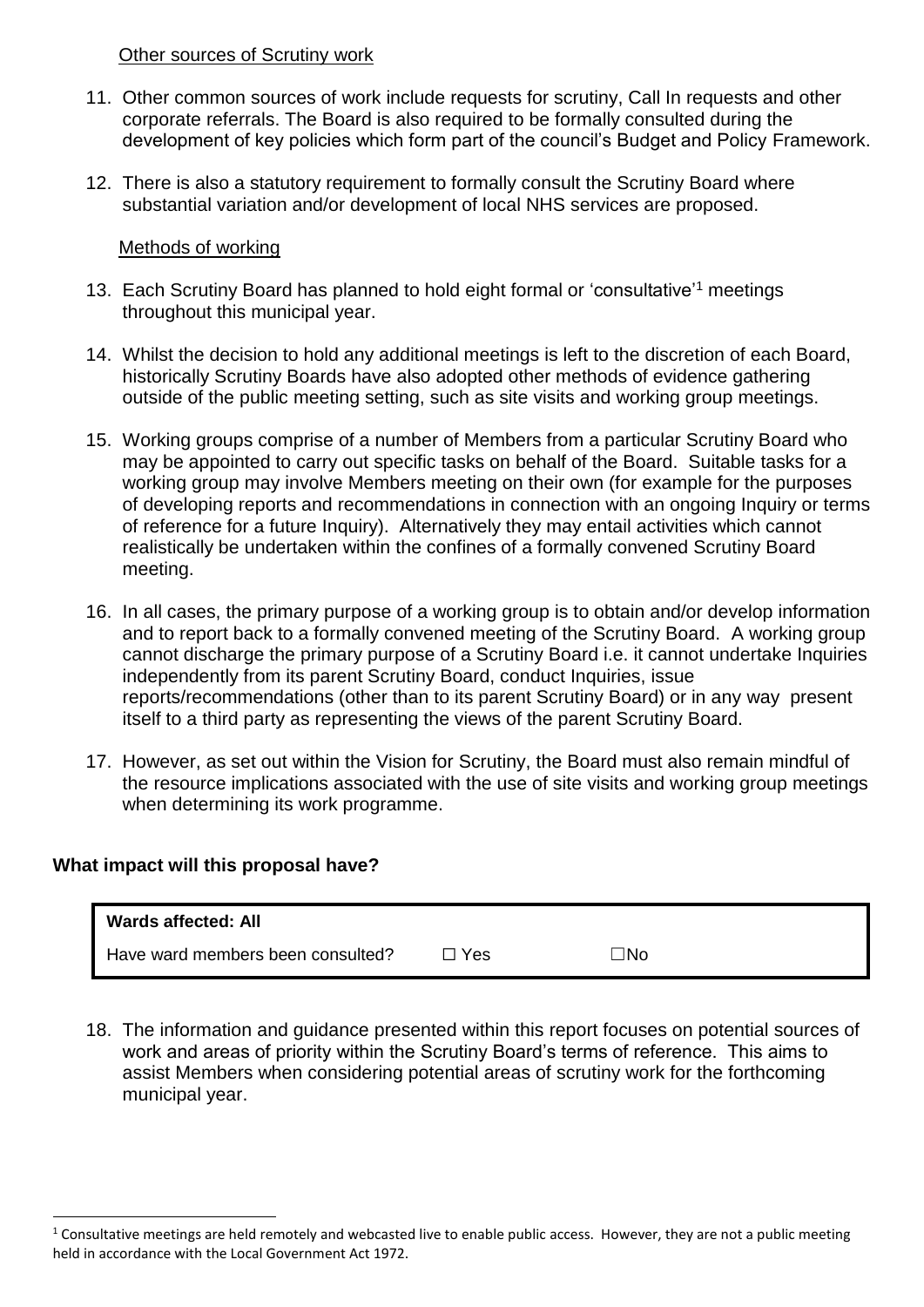#### **What consultation and engagement has taken place?**

- 19. In order to enable Scrutiny to focus on strategic areas of priority, it is recognised that each Scrutiny Board needs to establish an early dialogue with the Directors and Executive Board Members holding the relevant portfolios. The Vision for Scrutiny also states that Scrutiny Boards should seek the advice of the Scrutiny officer, the relevant Director and Executive Member about available resources prior to agreeing items of work.
- 20. The Director of Adults and Health; Director of Public Health; Director of City Development and relevant Executive Board Members have therefore been invited to today's meeting to share their views and contribute to the Board's discussion.
- 21. As the remit of the Scrutiny Board (Adults, Health and Active Lifestyles) includes the council's statutory health scrutiny function, an invitation to today's meeting has also been extended to senior representatives of local NHS organisations to provide an opportunity for them to also share their views and contribute to the Board's discussion.

#### **What are the resource implications?**

- 22. Experience has shown that the Scrutiny process is more effective and adds greater value if the Board seeks to minimise the number of substantial inquiries running at one time and focus its resources on one key issue at a time.
- 23. The Vision for Scrutiny<sup>2</sup>, agreed by full Council, also recognises that like all other Council functions, resources to support the Scrutiny function are under considerable pressure and that requests from Scrutiny Boards cannot always be met. Consequently, when establishing their work programmes Scrutiny Boards should:
	- Seek the advice of the Scrutiny officer, the relevant Director and Executive Member about available resources;
	- Avoid duplication by having a full appreciation of any existing forums already having oversight of, or monitoring a particular issue;
	- Ensure any Scrutiny undertaken has clarity and focus of purpose and will add value and can be delivered within an agreed time frame.

#### **What are the legal implications?**

24. This report has no specific legal implications.

## **What are the key risks and how are they being managed?**

25. There are no risk management implications relevant to this report.

## **Does this proposal support the council's three Key Pillars?**

- $\boxtimes$  Inclusive Growth  $\boxtimes$  Health and Wellbeing  $\boxtimes$  Climate Emergency
- 26. The terms of reference of the Scrutiny Boards promote a strategic and outward looking Scrutiny function that focuses on the best council objectives.

 $\ddot{\phantom{a}}$ 

<sup>&</sup>lt;sup>2</sup> This forms part of Article 6 within the Council Constitution.